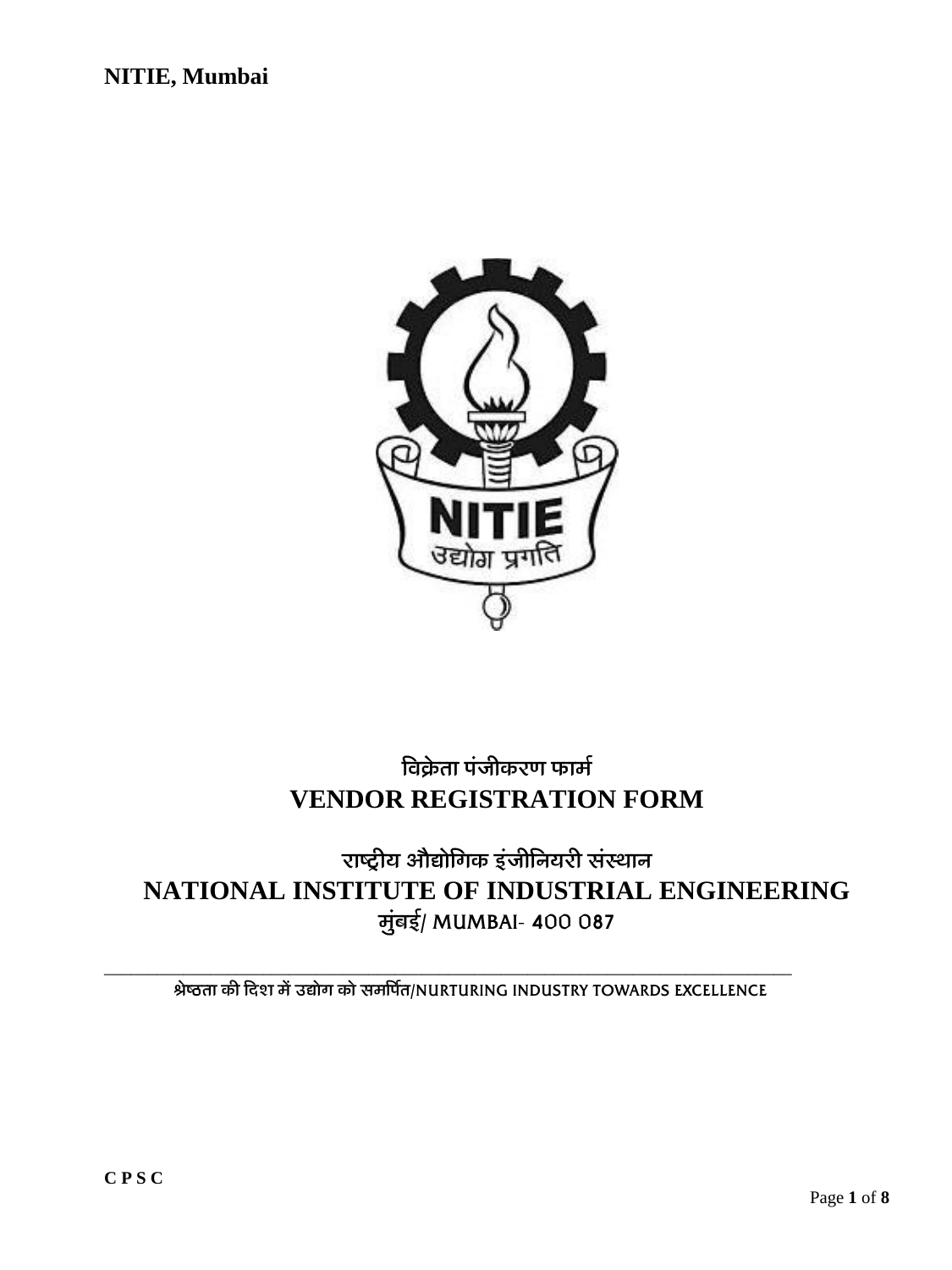#### **INSTRUCTIONS:**

- 1. Please ensure that the Form is duly completed before submitting, as form not properly filled in is liable to be rejected.
- 2. Please write "N.A." wherever not applicable.
- 3. If the space provided in the Registration Form is not sufficient, please attach separate sheets and give annexure reference number on the attached sheet.
- 4. Please enclose copies of Certificates, Reports, etc. wherever essential.
- 5. Please note, NITIE may register you if found suitable, but do not issue any Certification or Registration Number, etc.
- 6. Please enclose 3 sets of Product Catalogue, Price Lists, Brochures, etc.
- 7. Please do not bend the Registration Form.
- 8. The duly filled Original Form with supporting documents is to be submitted to:

**REGISTRAR, NATIONAL INSTITUTE OF INDUSTRIAL ENGINEERING (NITIE), VIHAR LAKE ROAD, MUMBAI - 400 087.** e-mail: nitiecpsc@nitie.edu Phone: (022) 28573371 Fax : (022) 28573351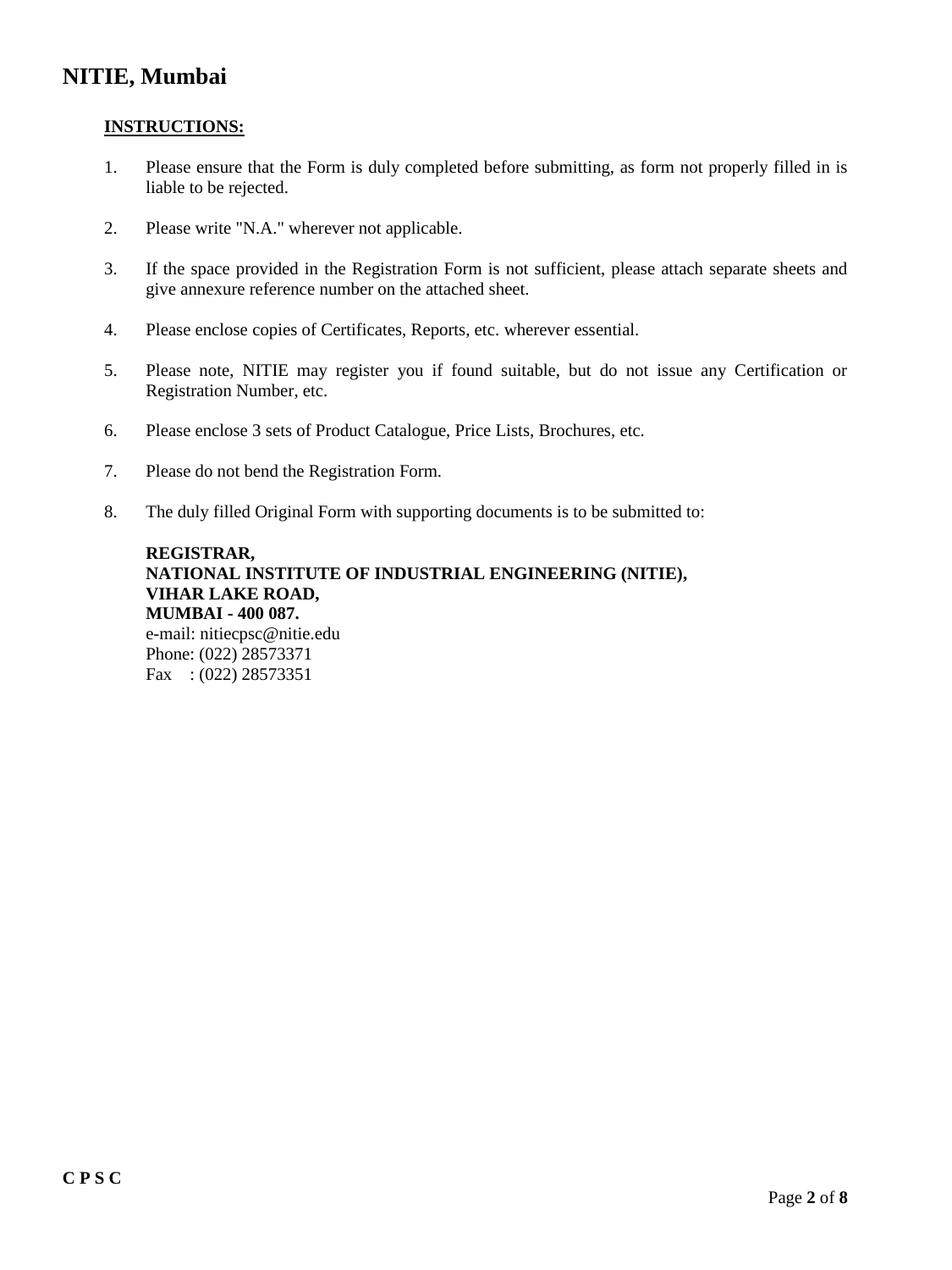(To be filled in by Vendor)

- 1. Name of the Company
- 2. Status of the Company (Please tick the appropriate box) (Refer Annexure 'A') 2.1 Proprietary Firm 2.2 Partnership Firm 2.3 Private Limited Company 2.4 Public Limited Company 2.5 Co-operative Society 2.6 Public Undertaking 2.7 Any other (Please specify) 3. Date of Establishment 4. Firm is Registered under, (Please tick the appropriate box) (Refer Annexure 'A') 4.1 Partnership Act 4.2 Small Scale Industries or Directorate 4.3 D G T D 4.4 CPWD/PWD/Railways, etc. 4.5 Any other (Please specify) 5. 5.1 Registration No. and Date (Kindly attached a photocopy of 'Registration Certificate') 5.2 Membership to any Trade/Business body 5.3 Any other Statutory Registration 6. 6.1 Firm's Permanent Income Tax A/c. No. (Please attach a photostate copy and clearance document) 6.2 Firm's Sales Tax Registration: 6.2.1 CST No: Date: 6.2.1 GST No: Date: 6.3 Whether Excise Duty applicable? YES NO 6.4 Employees Provident Fund Code No. : 6.5 Employees State Insurance Code No. :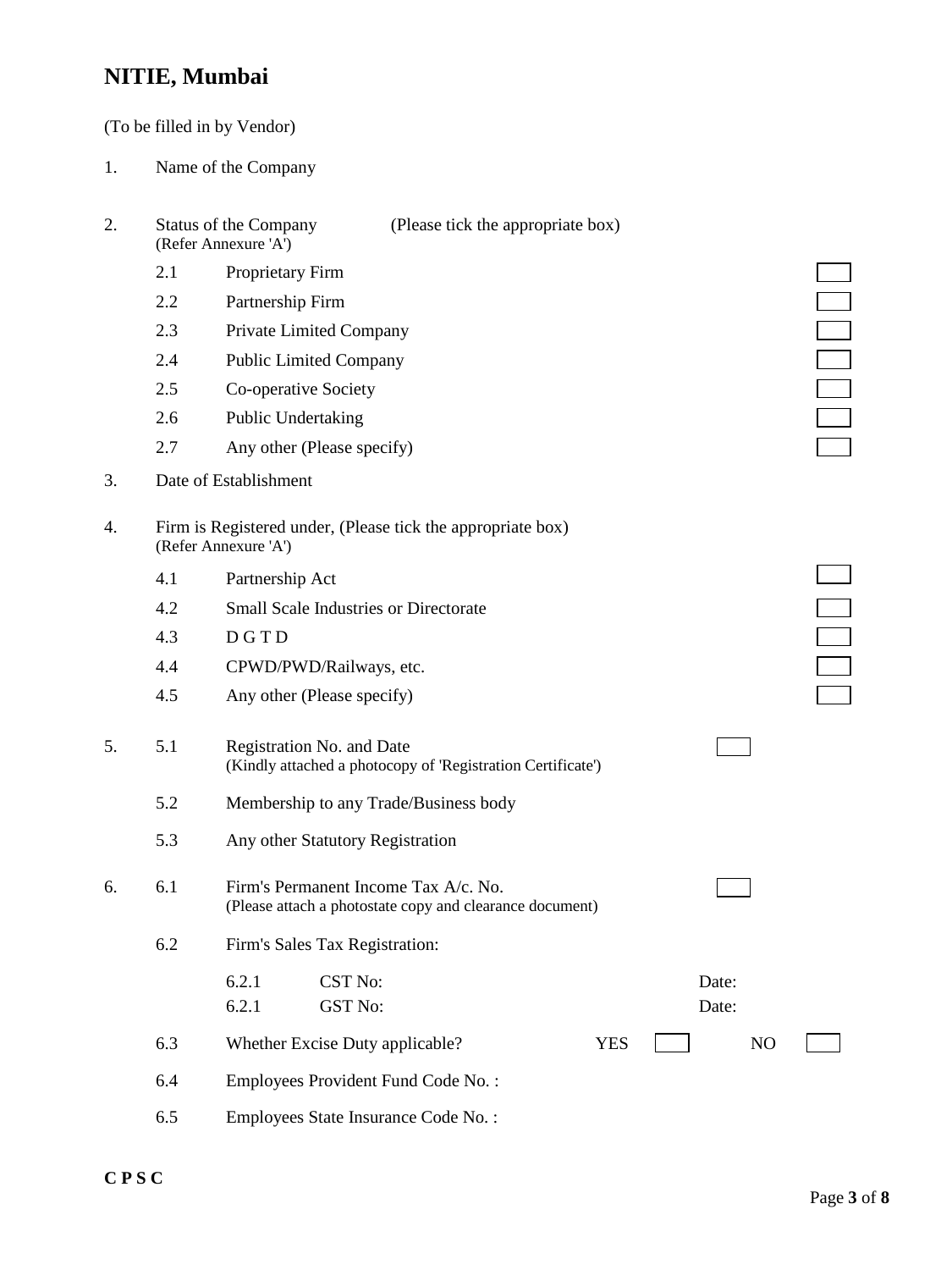- 7. Address with Telephone / Telex / Fax / Mobile / E-mail No.
	- 7.1 Registered Office / Branch Office:
		- 7.1.1 Carpet area occupied for Registered Office/Branch Office:
		- 7.1.2 Weekly off at Registered Office/Branch Office:
	- 7.2 Works / Factory:
		- 7.2.1 Carpet area occupied for Registered Office/Branch Office:
		- 7.2.2 Weekly off at Works / Factory:
	- 7.3 Address for Communications:
		- 7.3.1 Registered Office:
		- 7.3.2 Branch Office:
		- 7.3.3 Works / Factory:
		- 7.3.1 Registered Office:

#### 8. 8.1 Category:

- 8.1.1 Manufacturer 8.1.2 Authorized Dealer/Distributor/Stockiest: 8.1.3 Whole Selling Agent 8.1.4 Trader 8.1.5 Contractor 8.1.6 Authorized Service Centre 8.1.7 Consultant 8.2 Product Line (Please enclose Catalogues)
- 8.3 Terms manufactured/services offered:

 $\Box$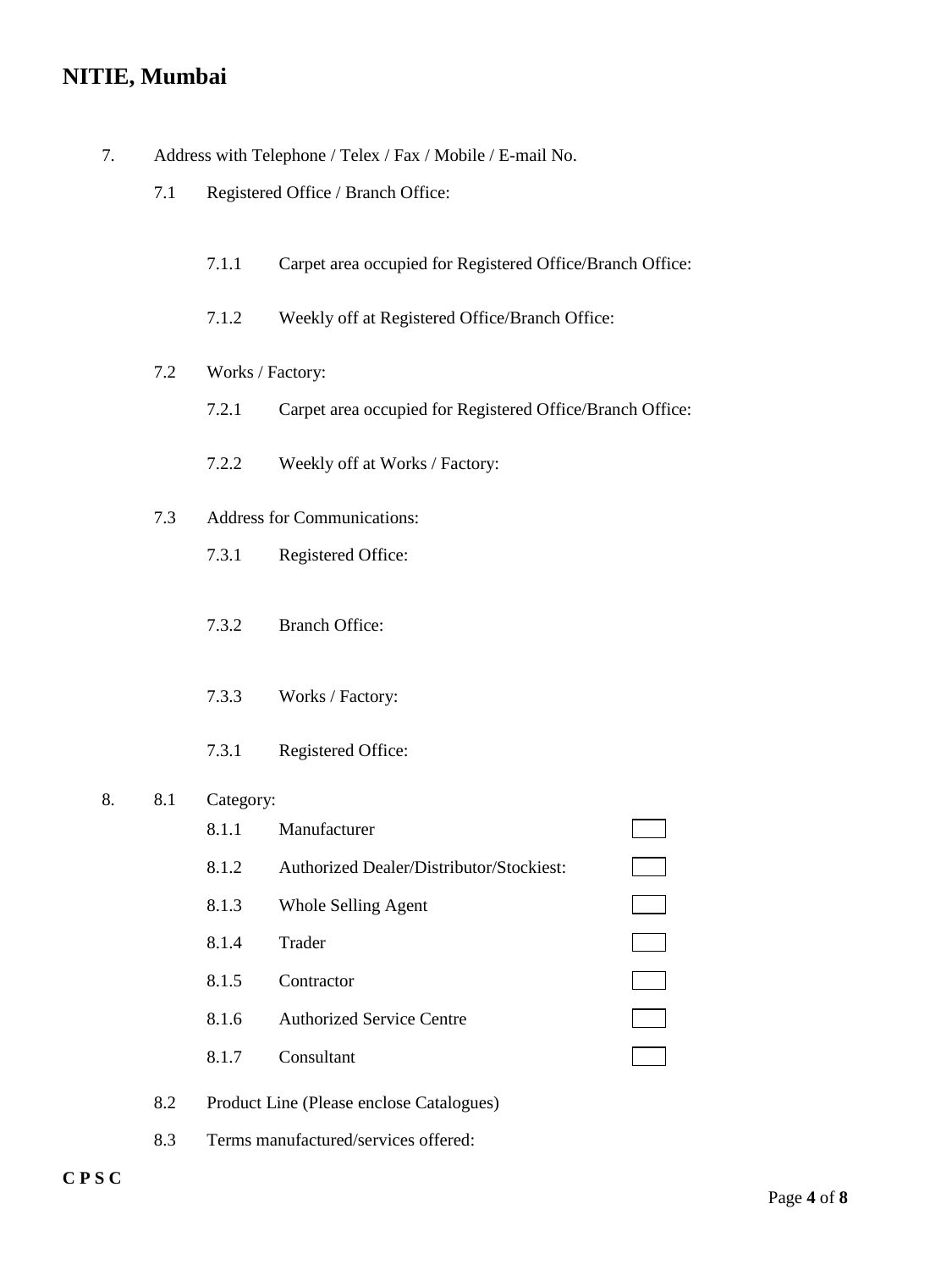8.4 Whether the items are completely manufactured in Applicant's factory?

| 8.4.1 | 37 D.C |  |
|-------|--------|--|
|       |        |  |

8.4.2 NO

*(If 'NO' names of sub-contractors who supply major components)*

9. List of Directors/Partners/Proprietor with their Residential/Official addresses. *Telephone Numbers and Fax Numbers (if any)*

#### 10. Key Persons to be contracted:

| SI. |             | <b>Designation</b> | <b>Tele./Fax numbers</b> |                  |  |
|-----|-------------|--------------------|--------------------------|------------------|--|
| No. | <b>Name</b> |                    | <b>Office</b>            | <b>Residence</b> |  |
|     |             |                    |                          |                  |  |
|     |             |                    |                          |                  |  |
|     |             |                    |                          |                  |  |
|     |             |                    |                          |                  |  |

11. Name and Addresses of Associated & Sister Concerns, if any:

#### 12. Company has capacity to undertake:

- 12.1 Overhaul / Repair of:
	- 12.1.1 A.C. Plant/Package Air Conditioners, Refrigerators, Freezers, etc.
	- 12.1.2 UPS, Voltage Stabilizers, Transformers, Motors
	- 12.1.3 Generators and other electrical items
	- 12.1.4 Audio Visual equipments, Projectors, Amplifiers, Sound Systems
	- 12.1.5 Computers, LCD, Multimedia, Micro Processor based systems
- 12.2 Sewerage Systems and Water Supply System Repairs:
- 12.3 Fabrication & Pipeline Repairs:
- 12.4 Hospitality and House Keeping Services:
- 12.5 Supply of Material Handling Equipment: *(Give details in separate sheet)*
- 12.6 Catering Services / Canteen Supplies *(Give details in separate sheet)*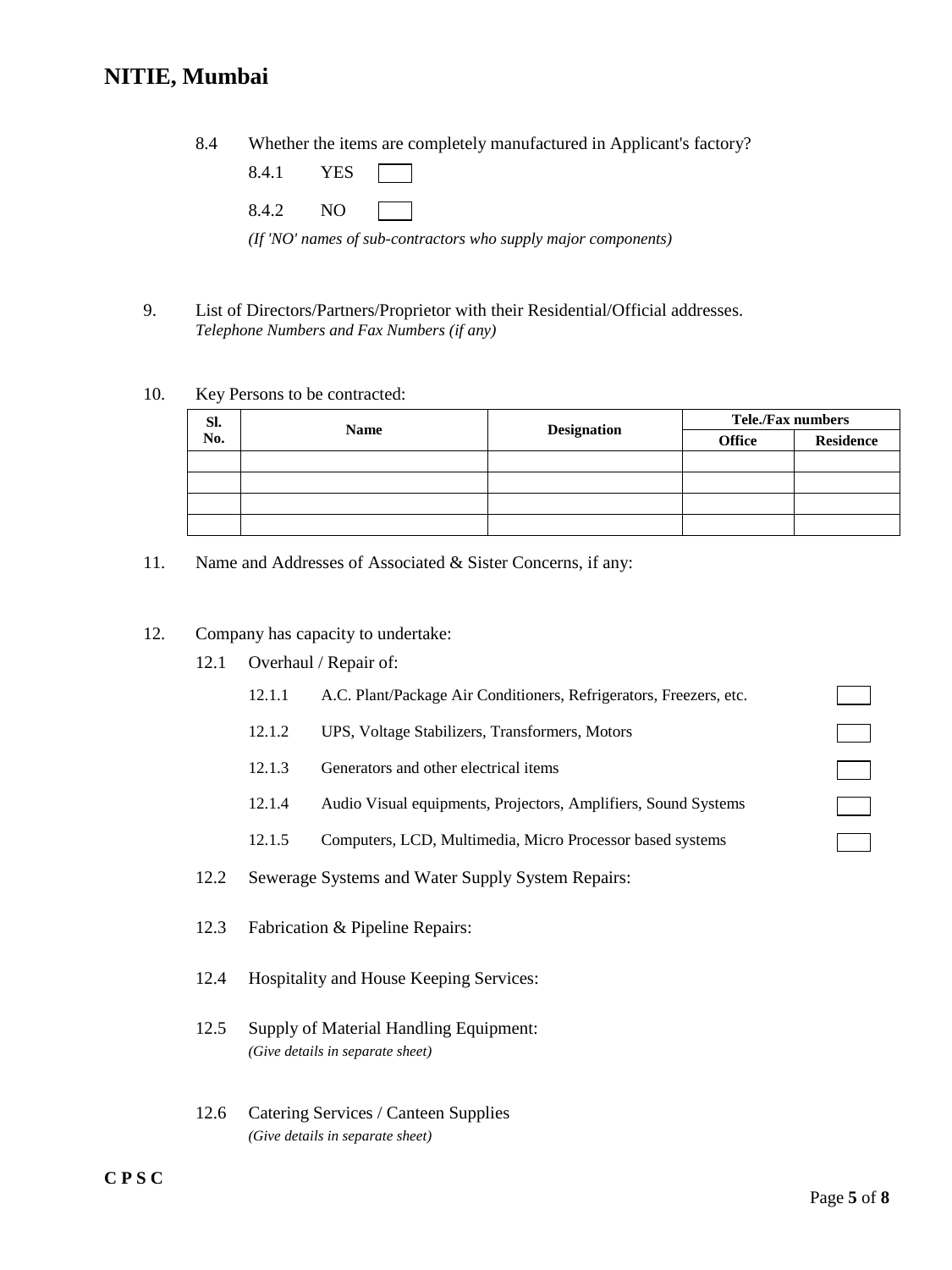| 12.7  | Special Repairs and Rehabilitation Services            |
|-------|--------------------------------------------------------|
| 12.8  | Internal furnishing and furniture supplies             |
| 12.9  | Civil Work:                                            |
| 12.10 | Epoxy Coating/Special Civil Repairs                    |
| 12.11 | Electronic Equipment/Canteen Equipment Repairs         |
| 12.12 | Painting - Industrial/Residential                      |
| 12.13 | Electrical/Lighting Maintenance/Electrical Supplies    |
| 12.14 | Water Supply and Pump Operation                        |
| 12.15 | Land Development, Nursery, Gardening & Garden Supplies |
| 12.16 | Pest Control                                           |
| 12.17 | <b>Stationery and Office Suppliers</b>                 |
| 12.18 | Printing & Designing                                   |
| 12.19 | Travel/Bus/Taxi Services                               |
| 12.20 | Pond Cleaning/Maintenance/related services             |
| 12.21 | Maintenance of Material Handling equipment:            |
| 12.22 | Any other activities other than listed above.          |
|       |                                                        |

### 13. Manpower (Employed):

- 13.1 Supervisors :
- 13.2 Others (Please specify) :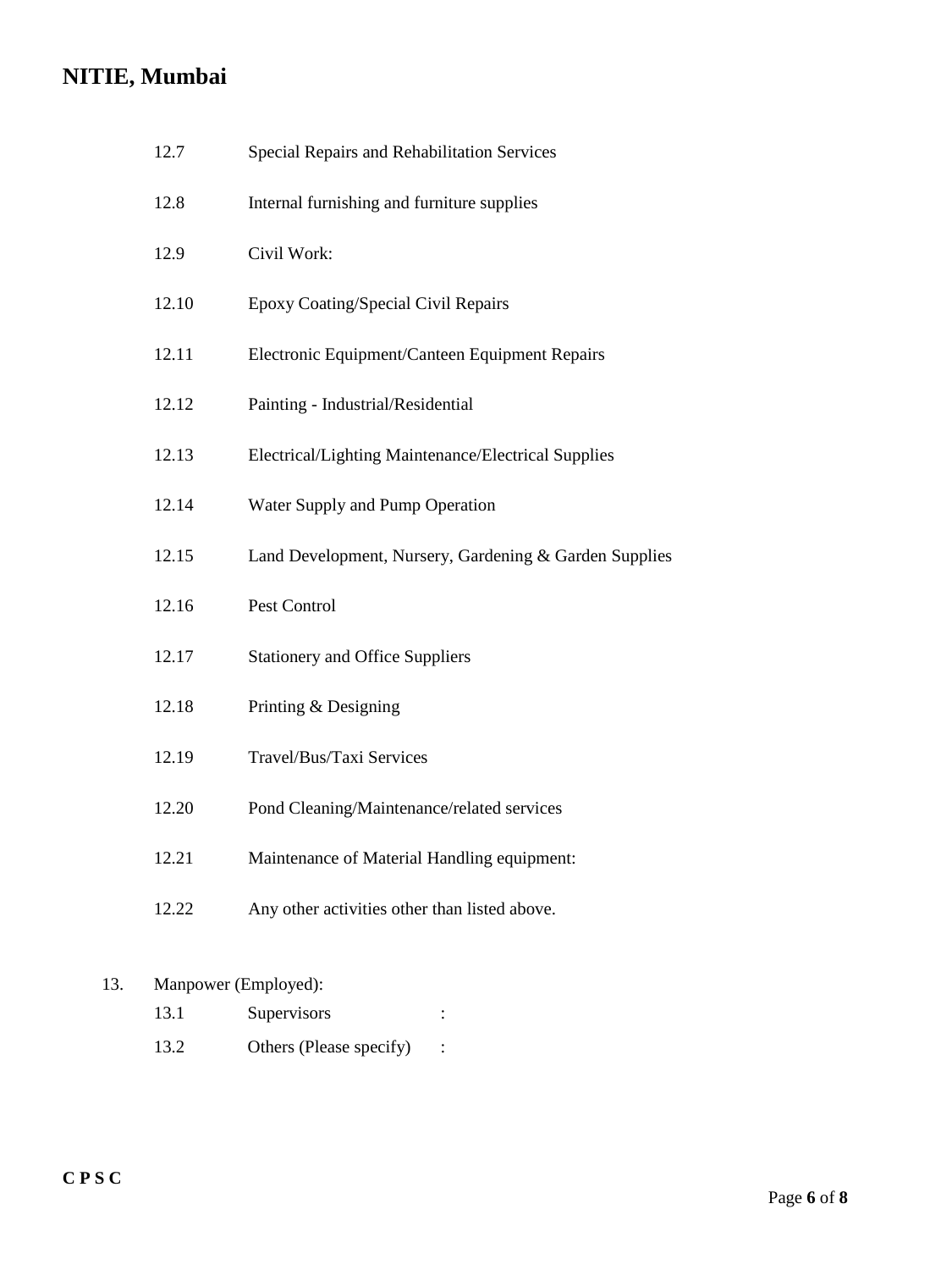14. List of Machinery/Equipment/Materials Handling facility & Tools and tackles etc.:

| 14.1<br>List of Equipments: |
|-----------------------------|
|-----------------------------|

| Sr.No.        | <b>Type of Machine</b> | Age of M/c. | Qty. | Make of M/c. | <b>Specifications</b> | Capacity |
|---------------|------------------------|-------------|------|--------------|-----------------------|----------|
| -1.           |                        |             |      |              |                       |          |
| 2.            |                        |             |      |              |                       |          |
| 3.            |                        |             |      |              |                       |          |
| 4.            |                        |             |      |              |                       |          |
| $\mathcal{D}$ |                        |             |      |              |                       |          |

15. Job Experience (Please attach separate sheet with copies of previous Work Orders/ Purchase Orders)

| <b>Name of Company</b> | <b>Job Order/</b><br><b>W.O. No./</b><br>P.O.Date etc. | Duration of<br>Job/Validity $\&$<br><b>Completion Time</b> | Value of<br>Contract/<br><b>Purchase</b><br>Order | Name & Address of<br>Contract person for<br>making reference | Details of the<br>work supplies |
|------------------------|--------------------------------------------------------|------------------------------------------------------------|---------------------------------------------------|--------------------------------------------------------------|---------------------------------|
|                        |                                                        |                                                            |                                                   |                                                              |                                 |
|                        |                                                        |                                                            |                                                   |                                                              |                                 |
|                        |                                                        |                                                            |                                                   |                                                              |                                 |
|                        |                                                        |                                                            |                                                   |                                                              |                                 |
|                        |                                                        |                                                            |                                                   |                                                              |                                 |

#### 16. Details of Quality Assurance System:

| 16.1  | Do you have a Quality Control department?                                                                      | Yes        | N <sub>0</sub> |
|-------|----------------------------------------------------------------------------------------------------------------|------------|----------------|
| 16.2  | Do you have any ISO-9000 certificates?<br>(If YES, please specify $ISO\,No.$ )                                 | <b>Yes</b> | N <sub>0</sub> |
| 16.3  | Do you have documented quality systems?                                                                        | Yes        | N <sub>0</sub> |
| 16.4  | Are you doing business with any of the ISO-9000 certificate holders?                                           | <b>Yes</b> | N <sub>0</sub> |
| 16.5  | Are your instruments calibrated regularly? By whom?                                                            | Yes        | N <sub>o</sub> |
| 16.6  | Do you perform incoming inspection?                                                                            | Yes        | N <sub>o</sub> |
| 16.7  | Do you have testing facilities for bought out materials?<br>$($ If 'NO' what is done for testing of the same?) | <b>Yes</b> | N <sub>0</sub> |
| 16.8  | Is in-process inspection done?                                                                                 | Yes        | N <sub>0</sub> |
| 16.9  | Do you carry out final inspection/test?                                                                        | Yes        | N <sub>0</sub> |
| 16.10 | Do you issue certificate of conformance?                                                                       | Yes        | N <sub>0</sub> |

17. Foreign and Local Technical Collaboration

18. 18.1 Name of Bankers & their reference no. (i.e. A/c. No.)